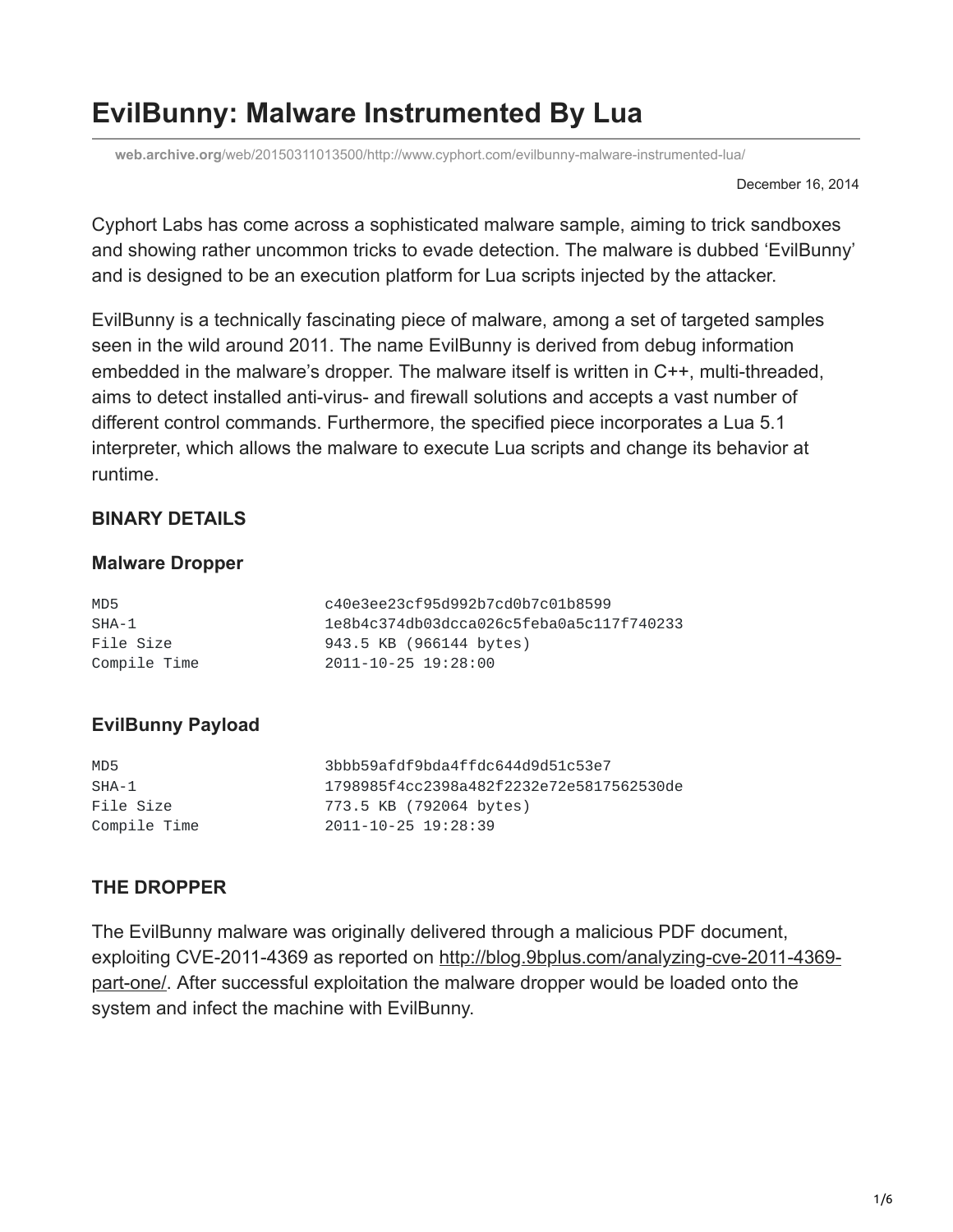| $\mathbf{r}$ | ×<br>Please confirm                                                                                                                                                                                                                                                      |  |
|--------------|--------------------------------------------------------------------------------------------------------------------------------------------------------------------------------------------------------------------------------------------------------------------------|--|
|              | IDA has determined that the input file was linked with debug information, and the symbol filename is:<br>'C:\Users\user\Desktop\bunny 2.3.2\Release\Transporter2.pdb'<br>Do you want to look for this file at the local symbol store<br>and the Microsoft Symbol Server? |  |
|              | No<br>Yes<br>Don't display this message again                                                                                                                                                                                                                            |  |
|              |                                                                                                                                                                                                                                                                          |  |
|              |                                                                                                                                                                                                                                                                          |  |

The functionality of the dropper can be summarized in the following steps:

- Sandbox check and anti-virus product enumeration
- Dropping payload 'netmgr.exe'
- Creating a registry key for persistence
- Creating a registry key for deletion of the dropper

Searching for a sandbox environment, the malware tests the module file name to see if it is less than 5 characters long or if it contains any of the four strings 'klavme', 'myapp', 'TESTAPP' or 'afyjevmv.exe'. Also, it verifies if less than 15 processes are running in the environment, using the API call EnumProcesses. In case any of the conditions is met execution will abort.

Accessing the systems WMI (Windows Management Interface) the malware queries the installed AntiVirus software by issuing 'SELECT \* FROM AntiVirusProduct'. Names of AntiVirus products are represented as hard coded SHA-256 hashes, namely the following:

d4634c9d57c06983e1d2d6dc92e74e6103c132a97f8dc3e7158fa89420647ec3

4db3801a45802041baa44334303e0498c2640cd5dfd6892545487bf7c8c9219f

bfe74ca464620a62f11b8c47a3778bb132d84fecd90ce7c75817970f2eeeca51 Antivirus

443b6fb65fa57d57ee3113e48e9b4ed1db2921d5352e27fa85064cd60553c3ff BitDefender

e1625a7f2f6947ea8e9328e66562a8b255bc4d5721d427f943002bb2b9fc5645

588730213eb6ace35caadcb651217bfbde3f615d94a9cca41a31ee9fa09b186c

f1761a5e3856dceb3e14d4555af92d3d1ac47604841f69fc72328b53ab45ca56 Kaspersky

If any of the indicated products is installed and active on the machine execution will abort.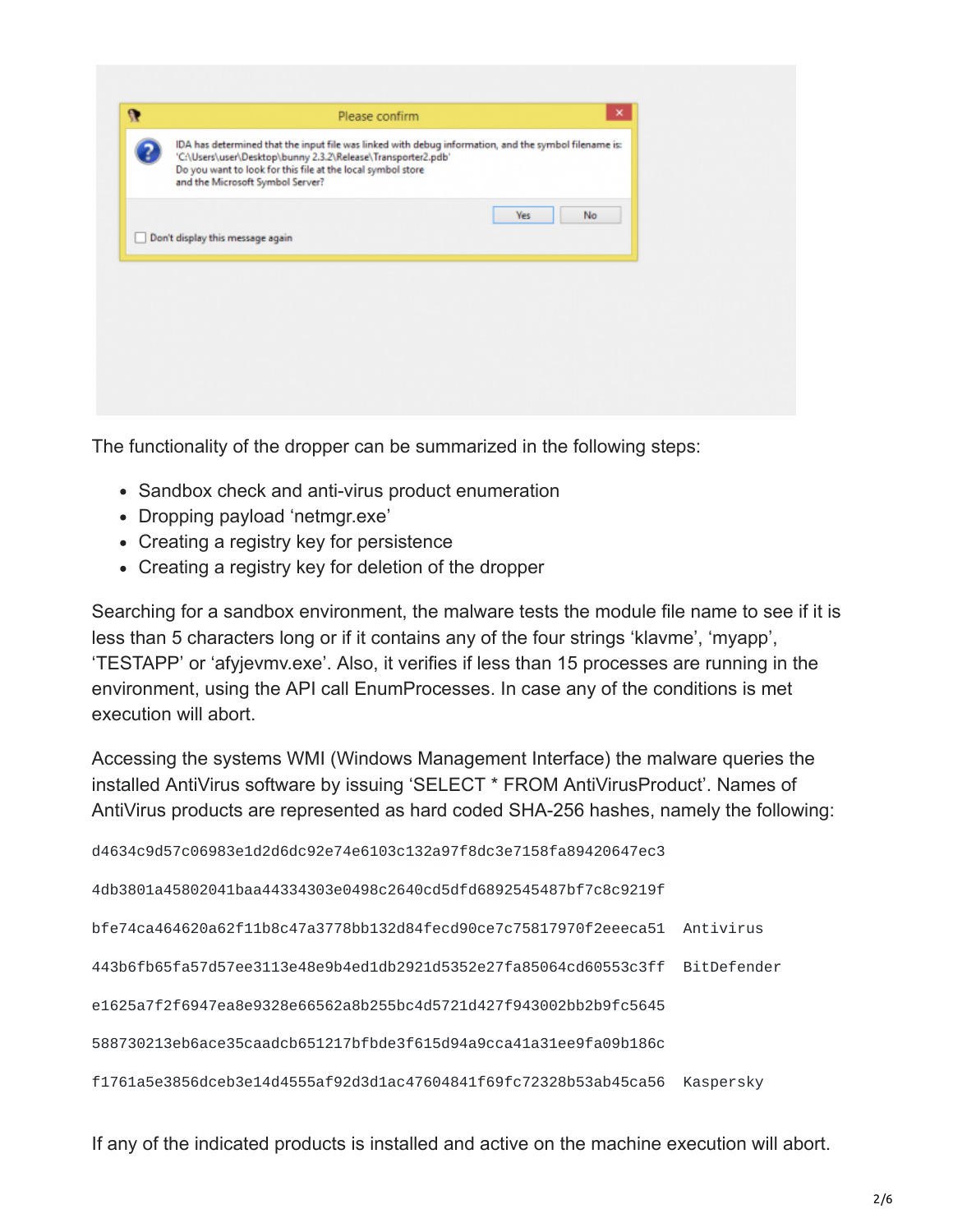The dropper will place the EvilBunny malware under %APPDATA%\Perf Manager\ or %WINDIR%\msapps\; depending whether the dropper is running with administrative privileges or not. Persistence for the dropped payload is achieved by a registry key under [HKLM|HKCU]\…\CurrentVersion\Run which points to the dropped binary named netmgr.exe.

## **EVIL BUNNY**

EvilBunny is a multi-threaded bot with an integrated scripting engine. It incorporates a Lua engine and downloads and executes Lua scripts to reach a certain level of polymorphism. The Lua scripts can call back into the C++ code to alter the malware behavior at runtime.

The malware seeks to keep a low profile on the infected machine, while executing the botmaster's commands and Lua scripts. In total Suspect #4 exhibits three different methods for receiving C&C input and executing commands; directly via HTTP, through a downloaded database file or as a scheduled task. Also, the malware will generate numerous files to help its execution and frequently reply back to the C&C with status messages.

The initial purpose of the malware seems to be sharing execution load among infected host machines. However, due to the lack of the original Lua scripts and the extensive functionality of the embedded Lua engine the original intentions of the attackers remain unknown.

Similar to its dropper, the binary seeks to evade sandboxes. In addition to the previously described trick EvilBunny performs hook detection to trick environments which hook time retrieval APIs. These are NtQuerySystemTime, GetSystemTimeAsFileTime and GetTickCount. Every API is called twice to calculate a delta, while performing a sleep(1000) operation between iteration one and iteration two. The final condition is, if any of the three deltas is below 998 milliseconds execution will abort. This can only be the case if any of the three API's return values is modified by a system monitoring solution, like a sandbox.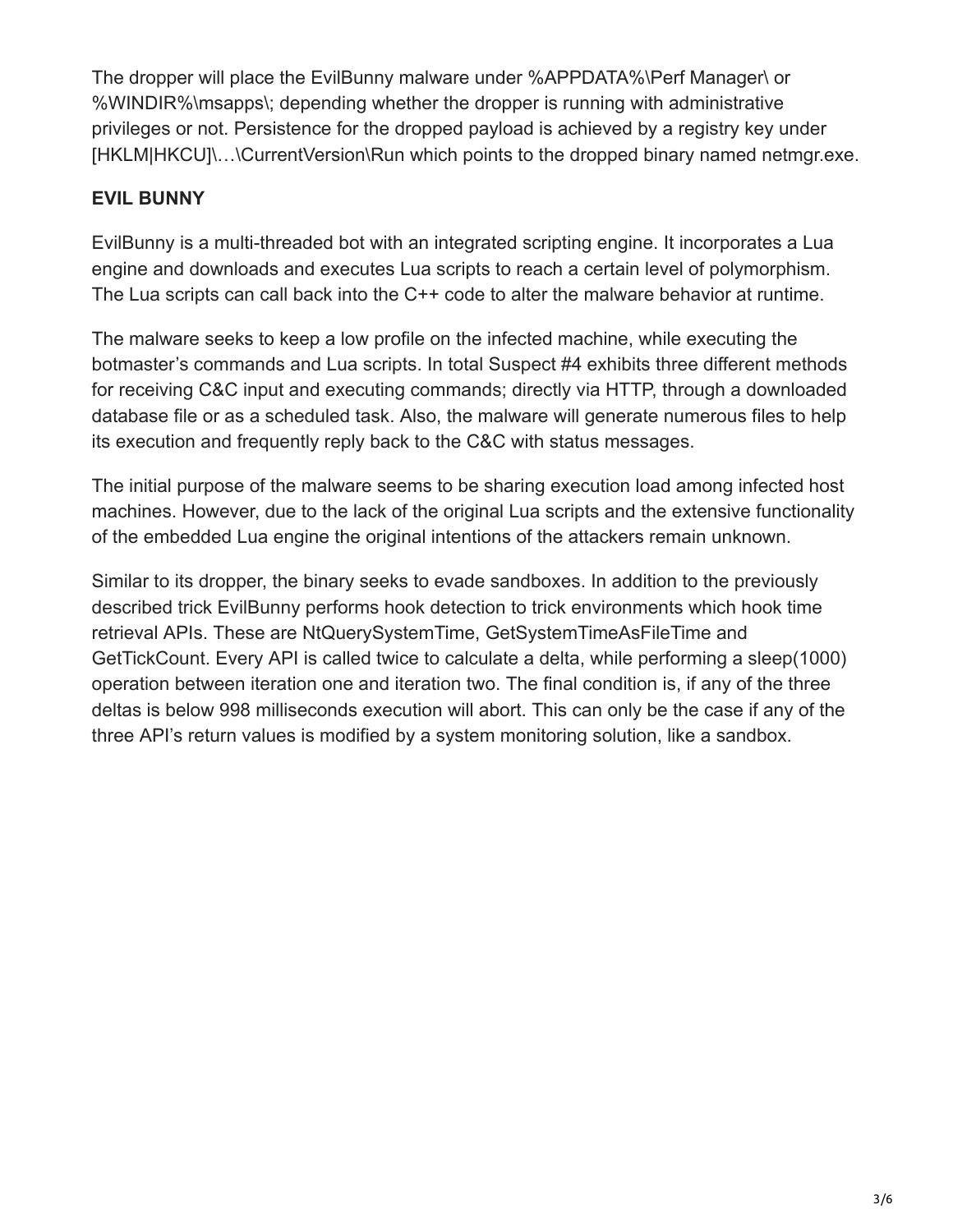

At start-up netmgr.exe decrypts a configuration file stored in its resource section, revealing three URLs, among timeout settings and encryption keys:

c

c

c

m

 $\frac{c}{j}$ 

- http://le-progres.net/images/php/test.php?rec=11206-01
- http://ghatreh.com/skins/php/test.php?rec=11206-01
- http://www.usthb-dz.org/includes/php/test.php?rec=11206-01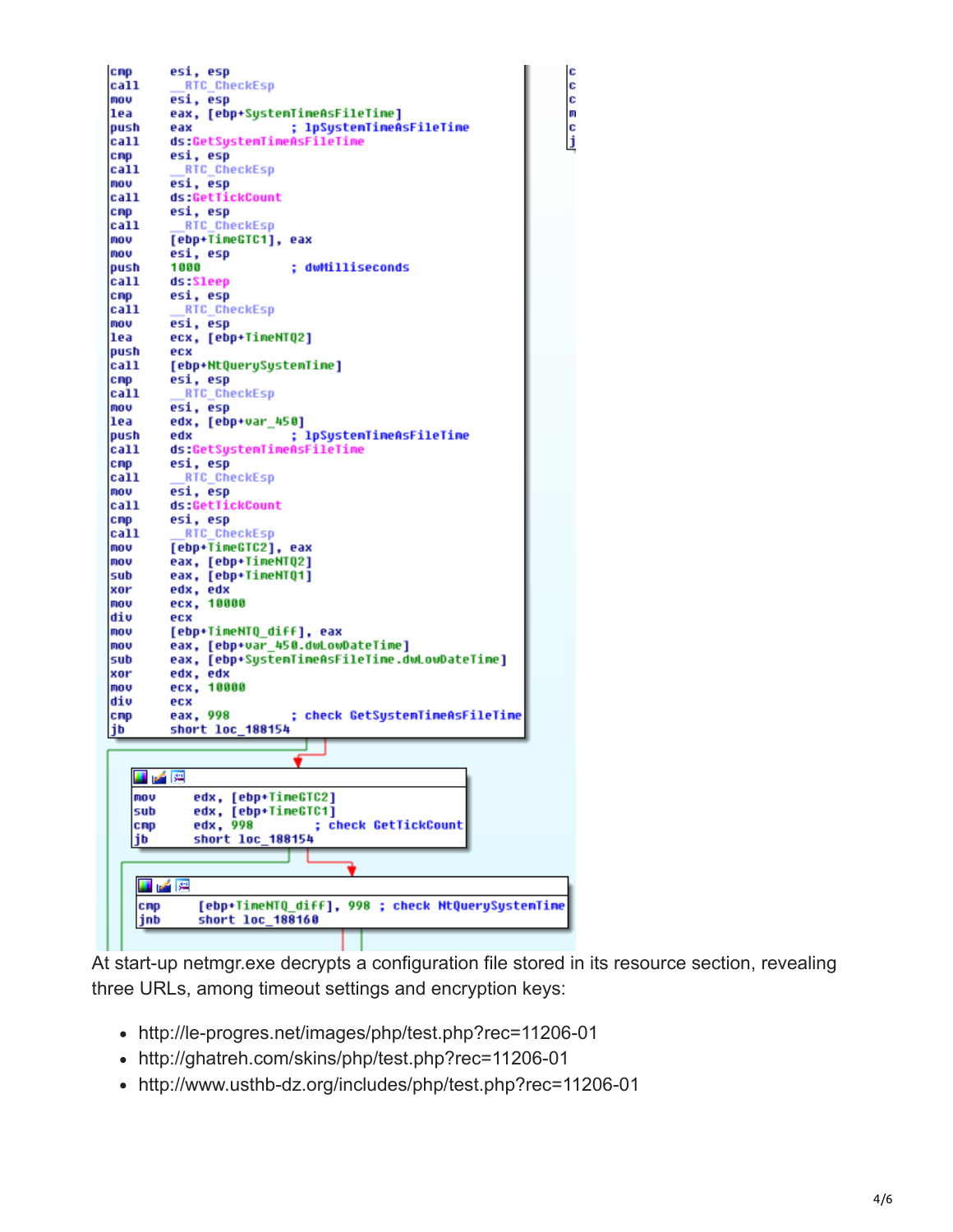All three of these URLs served as C&C contacts when the attack was still ongoing, sending commands or Lua scripts to the infected host. Two of them, le-progres.net and usthb-dz.org, are now sinkholed by Kaspersky Labs.

## **THE THREADING MODEL**

EvilBunny comes with a solid multi-threading model, which seeks to assure fail-safe and high-performance execution. The malware runs a main thread, which manages four worker threads and performs C&C command parsing and Lua script execution. The worker threads are dedicated to receive commands and scripts through different ways. Next to that, the main thread also runs sub threads to maintain log files the malware creates during execution and to keep track of the overall system load the malware creates. The worker threads are internally dubbed 'hearer', which is believed to stand for 'listener'. It can be concluded thereafter that the malware authors were no English native speakers.



The main action of the malware is carried out in the main thread, which parses commands and executes Lua scripts, provided by the worker threads via command files.

The hearer thread's purpose is to receive instructions from the remote servers and provide them to the main thread. Such instructions are commands and/or one or more Lua scripts. Each hearer has a dedicated method to receive instructions which is either separately via HTTP from the server, aggregated through a downloaded data file or as tasks to be configured as scheduled tasks. The hearer threads dump the received instructions to their associated net.cap-files, from where the main thread's command parsing routine fetches and executes them.

## **LUA MAGIC**

EvilBunny incorporates an interpreter for Lua 5.1, LuaSocket 2.0.2 and C/Invoke Lua bindings. Lua is a lightweight programming language designed as a scripting language which can be embedded into applications, providing a C API for doing so. C bindings are provided through C/Invoke and enable Lua scripts to perform callbacks to C/C++ code. This